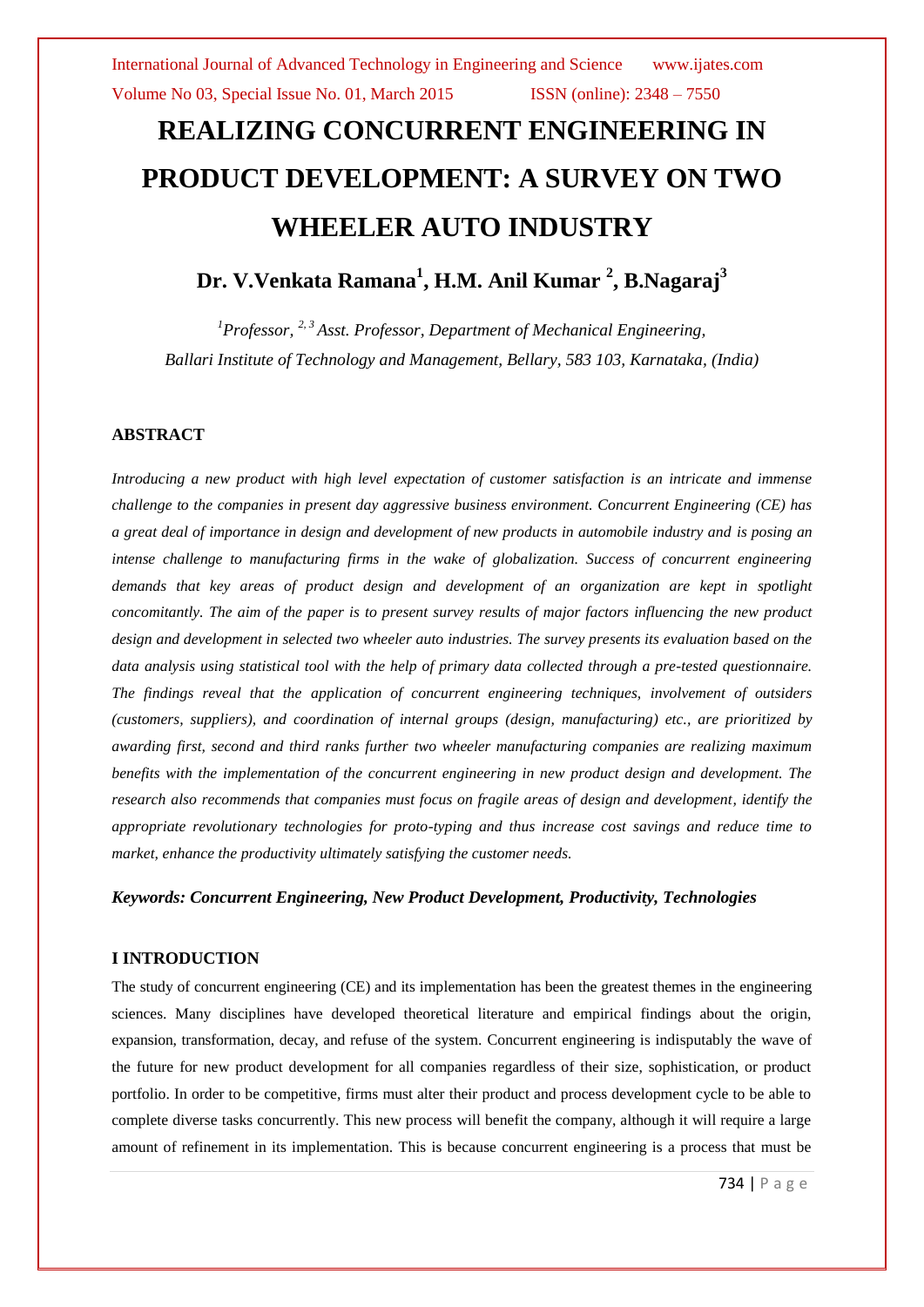reviewed and regulated for continuous improvements of engineering and business operations. In today's global business world, the firms must be able to act and react quickly and responsively to the changing market needs. Moreover, they must be able to significantly reduce their time to market and adapt to the shifting business environments, because of product's shorter life period. Therefore, concurrent engineering has emerged as way of bringing swift solutions to product design and development process.

### **II DEFINITION**

According to Nielsen (2003) [1], concurrent engineering is the simultaneous consideration of more than one aspect of a system during its design phase. Concurrent engineering is a system of practices that provides the environment for design engineering and production departments work together, which enhances productivity and leads to high-class designs. Concurrent engineering is defined as "a business strategy which replaces the traditional product development process with one in which tasks is done in parallel and there is an early consideration for every aspect of a product's development process". This strategy focuses on the optimization and distribution of a firm's resources in the design and development process to ensure effective and efficient product development process.



**Figure 1: Traditional Product Development Process Vs Concurrent Engineering Process**

### **III LITERATURE SURVEY**

Scott E. Dahne of Westinghouse Electric Corporation (1992) [2] in his paper "A Concurrent Engineering Model of the Design and Manufacturing Process for Electronic Assemblies" writes that the global marketplace for manufacturing of electronics has become increasingly competitive and promises to become even more so in the next decade. In order to remain competitive, manufacturers must utilize the abundant resources of the information age along with the philosophy embodied by concurrent engineering to reduce costs and improve efficiency in all aspects of their enterprise.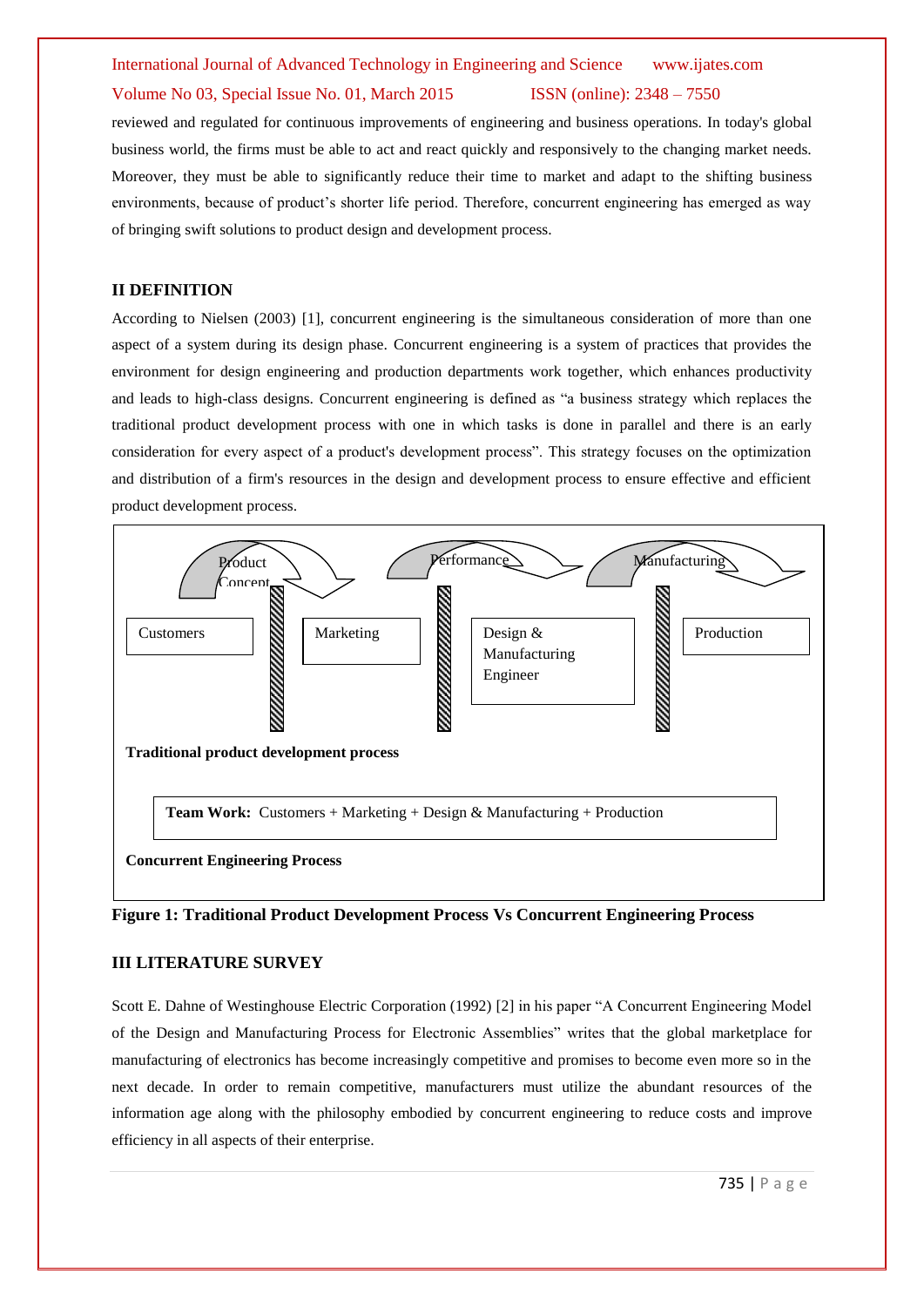Harvey Maylor in his paper "Concurrent New Product Development: An Empirical Assessment" (1997) [3] has discussed operationalization of concurrent new product development in U.K. firms. He concludes that use of new tools like concurrent engineering helps the firms to achieve effective satisfaction of customer needs and less time to penetrate the market. But the limitations of the use of these techniques needs changes in organizational set up, creates adverse effects.

Ray Gosling in his study "The Reality of Concurrent New Product Development" (1998) [4] have concluded that many companies are going for concurrent design and redesign of new products by using the new techniques which have worked best in industries. The success of many industries lies in using certain technologies which are in the domain of product development manager. They have also shown that these technologies are better than the high levels of usage of technology. Finally conclude that this type of using workable technologies to develop product has significant effect on firm"s investment policy. The limitations are the firm has to train the management in project management and training.

J.A. Harding, A.R. Omar, K. Popplewell in their paper "Applications of QFD within a concurrent engineering environment" (1999) [5] writes that the companies which are willing to bring their products quickly to market, concurrent engineering techniques will help them. The companies must maintain quality standards desired by the consumer, but consumer is not available to him during design stage hence the design should concentrate to satisfy functional aspects than trying to satisfy individual customers. They have discussed the method of getting concurrent engineering environment and quality function deployment techniques to provide an extended design team with valuable, shared information throughout the design process.

Hojjat Adeli, in his paper "Competitive edge and environmentally- conscious design through concurrent engineering" (1999) [6] has advocated that Concurrent engineering or simultaneous engineering helps to companies can manufacture and market the product in shortest possible time and with minimum cost. He also concludes that the technological advances will help to expedite the process. Martin Jarvis in his paper "Concurrent engineering" (1999) [7] has discussed how the concept of concurrent engineering shortens the life cycle time of product development and design stage and getting it to the market and also highlighted factors influencing successful approach of concurrent engineering.

In the literature survey, Scott .E.Dahne, Harvey Maylor, Ray Gosling, J.A. Harding, Hojjat Adeli, Martin Jarvis have clearly discussed in their articles that the main way to success in achieving shortest time in product development and design time is *the adoption of Concurrent Engineering Techniques*.In their attempt, to meet the competition in the market, when they introduce the new / improved product many companies have realized that concurrent engineering technique is the best way to reach the market early and to capture the market.

#### **IV THE SCENARIO**

The managers of automobile sector are of the opinion that the complexity of the product and the economy of the country, the legal barriers, and road conditions are some of the reasons for drop in product introduction time. In addition of the above factors, the technology level and the work force co-operation also act as barriers. In spite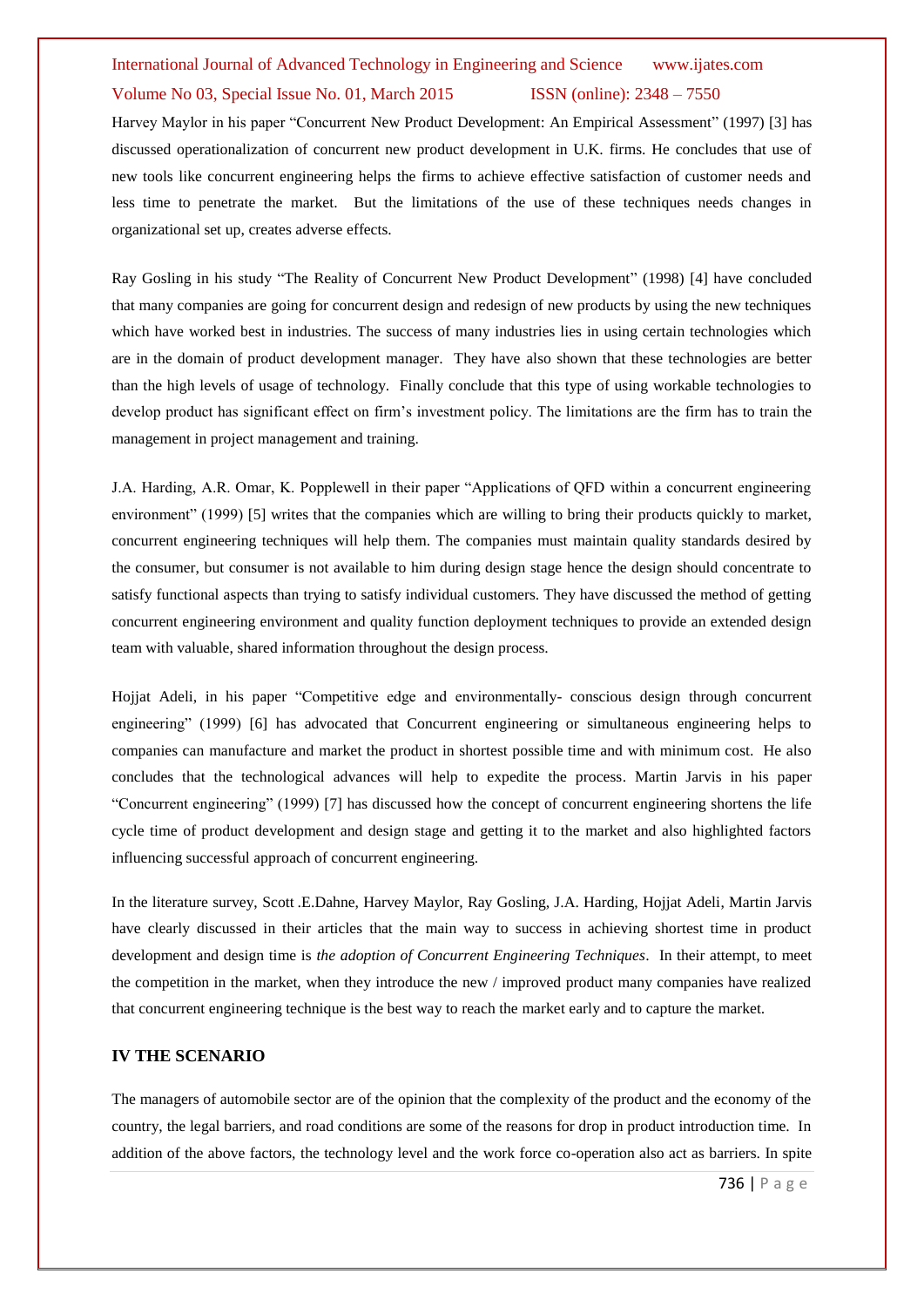of all the above barriers the industry is trying to develop the product and introduce in the market at the earliest possible.

### **V PURPOSE OF THE STUDY**

The objective of the research study is to identify and establish the impact of different parameters that are influencing the product design and development in two wheeler automobile industries.

### **VI METHODOLOGY**

The evaluation of the study is based on data analysis (primary data) collected using statistical analysis technique. The primary data was collected through a well-structure questionnaire from the respondents of design, production and marketing groups of two wheeler manufacturing companies. The questionnaire was sent to the respondents of 3 automobile companies and the usable response rate was 53% (see the Table 1).

|                          | <b>Number of Organizations</b> | <b>Response Ratio</b> |                 |  |
|--------------------------|--------------------------------|-----------------------|-----------------|--|
|                          | Questionnaire Sent to          | Response Received     | (in percentage) |  |
| Two Wheeler Industry     | 03                             | 03                    | 100%            |  |
| Automobile manufacturers |                                |                       |                 |  |
| No. of Respondents       | 243                            | 29                    | 53%             |  |

**Table 1: Response Rating of the Survey**

Source: Information given by respective Industries departments.

A request is made to the managers of the companies who have responded for the questionnaire to rank the selected parameters and the weighted scores were calculated accordingly by allocating four points to the first rank, three, two, one to the second, third and fourth respectively. The points each parameter received are totalled to obtain the weighted score for that parameter. The weighted scores received by each of them and their ranking are shown in the table2.

**Table 2: Weighted Scores and Ranking of Parameters Having Influence on Product Development and Design**

|        | <b>Parameters</b>               | <b>Ranking</b> |          |        |          | Weighted      |                |
|--------|---------------------------------|----------------|----------|--------|----------|---------------|----------------|
| S. No. |                                 | $R_4$          | $R_3$    | $R_2$  | $R_1$    | <b>Scores</b> | <b>Ranks</b>   |
|        |                                 | I(4)           | II $(3)$ | III(2) | IV $(1)$ |               |                |
|        | of<br>Application<br>concurrent |                |          |        |          |               |                |
|        | engineering techniques.         | 10             | 01       | 01     | ۰        | 45            |                |
| 2      | Involvement of<br>outsiders     | 08             | 02       | 02     |          | 42            | $\overline{2}$ |
|        | customers, suppliers etc.,      |                |          |        |          |               |                |
| 3      | Coordination of internal groups | 07             | 03       | 02     |          | 41            | 3              |
|        | - design, Manufacturing etc.    |                |          |        |          |               |                |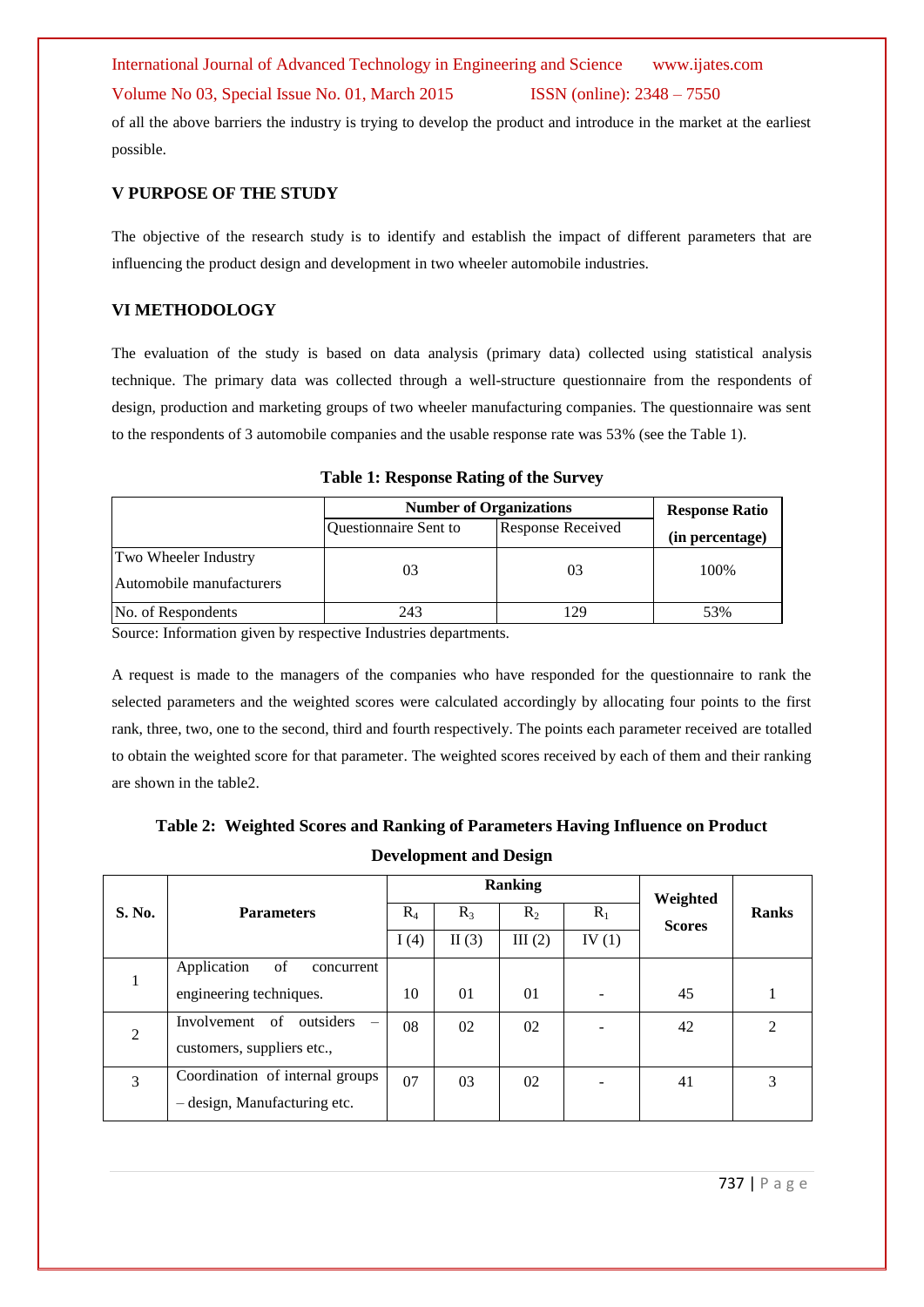International Journal of Advanced Technology in Engineering and Science www.ijates.com

Volume No 03, Special Issue No. 01, March 2015 ISSN (online): 2348 – 7550

|                | Smoothening of organizational   |    |    |    |     |    |   |
|----------------|---------------------------------|----|----|----|-----|----|---|
| $\overline{4}$ | barriers.                       | 07 | 03 | 01 | 01  | 40 | 4 |
| 5              | To entertain external agencies  | 05 | 05 | 01 | 01  | 38 |   |
|                | like research organizations.    |    |    |    |     |    |   |
| 6              | Implementation of collaboration | 05 | 04 | 02 | 01  | 37 | 6 |
|                | /partnership of managements     |    |    |    |     |    |   |
|                | Total                           |    |    |    | 243 |    |   |

**Source: Field Survey**.



### **Figure2: Bar chart Showing Weighted Scores and Ranking of Parameters Having Influence on Product Development and Design**

### **VII INTERPRETATION**

The scores and the ranking shown in the table2 is very significant and interesting and advocates the application of concurrent engineering techniques is the important parameter in reducing the product development and design time and enables the company to release the product in the market early. Involvement of customers and suppliers i.e., the participation of outsiders in product development and design ranked  $2<sup>nd</sup>$  by scoring 42 out of total 243 scores. Co - ordination of internal groups such as design, manufacturing etc., was ranked  $3<sup>rd</sup>$  by the respondents which has score of 41 out of 243 scores. Smoothening organizational barriers got  $4<sup>th</sup>$  rank with a score of 40 out of 243 scores. Entertaining of external agencies got  $5<sup>th</sup>$  rank with a score of 38 and implementation of collaboration / partnership of managements got  $6<sup>th</sup>$  rank with a score of 37 out of 243 scores.

### **VIII FINDINGS**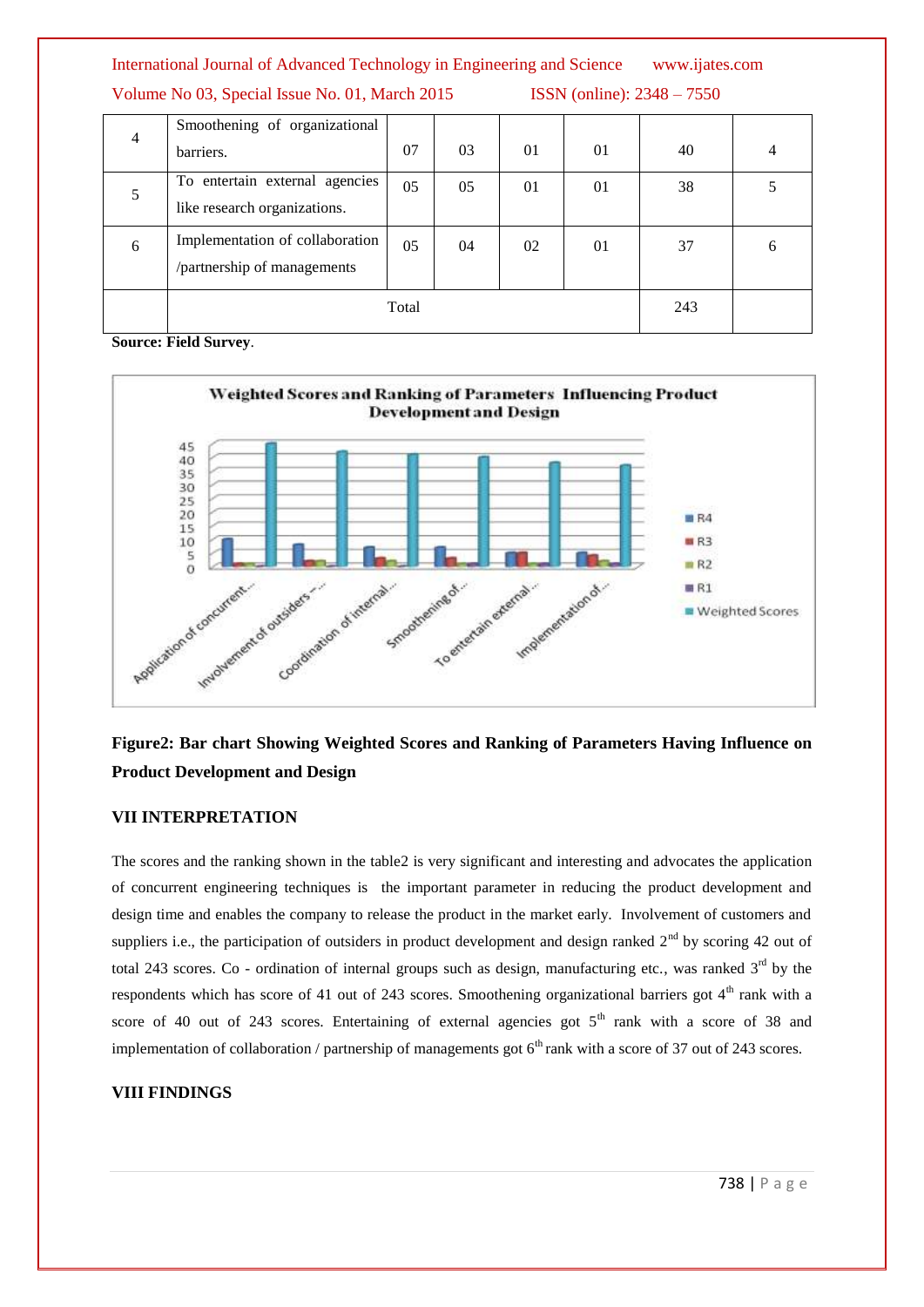In ranking the parameters, the industrial managers have opted  $1<sup>st</sup>$  rank for the use of *concurrent engineering techniques* to show that this is very important parameter in reducing the new / improved product development and design time. Further managers have shown different rankings depending on the nature of their business and expertise for the parameters - *involvement of outsiders such as customers and suppliers in product development and design time, coordination of internal groups such as design and manufacturing departments, smoothening of organizational barriers, to entertain external agencies like research organizations, consultants.* All managers have ranked the parameter expressing the *collaboration / partnership of managements* to reach the market early as the  $6<sup>th</sup>$  one.

### **IX CONCLUSIONS**

The above said factors are influencing the reduction of new product introduction and development time at local market (i.e., NPID). However, globalization of the world market means that global manufacturing, collaboration is a realign and, the industries must consider global NPID (i.e., GNPID). The producers of products have to strive hard for survival because of growing competition in the market. Also the customer"s preferences are changing day by day as the purchasing power of the individuals is growing due to increased level of earnings. In such a situation the managers of product development and design activities have to search for newer ways of cutting the design and development time so as to reach the market early and to grab the market. Concurrent engineering has shown a very positive impact on new product design, development and introduction in two wheeler automobile companies. Though companies are implementing concurrent engineering and realizing maximum benefits, they need to focus their attention in identifying the appropriate revolutionary technologies for proto-typing and thus increase cost savings and reduce time to market eventually satisfying the customer needs.

#### **REFERENCES**

#### **Theses:**

[1] Nielsen, J., (2003), "Information Modeling of Manufacturing Processes: Information requirements for process planning in a concurrent engineering environment", Doctoral Thesis, KTH Production Engineering, TRITA-IIP-02-09, ISSN 1650-1888.

#### **Journal Papers**

- [1] Scott S.G Dahne, (1992), "A concurrent engineering Model of the Design and Manufacturing Process for Electronic Assemblies", Westinghouse Electric Corporation.
- [2] Harvey Maylor (1997), "Concurrent New Product Development: An Empirical Assessment", International Journal of Operations & Production Management, Volume: 17 Issue: 12 Page: 1196 – 1214.
- [3] Ray Gosling, (1998), "The Reality of Concurrent New Product Development", Journal of Integrated Manufacturing Systems, Volume: 9 Issue: 2 Page: 69 – 76.
- **[**4] J.A. Harding, A.R. Omar and K. Popplewell, (1999), "Applications of Qfd within A Concurrent Engineering Environment", International Journal of Agile Management Systems, Volume: 1 Issue: 2 Page: 88 – 98.
- [5] Martin Jarvis, (1999), "Concurrent Engineering", Journal of Work Study, Volume: 48 Pages: 88 91.